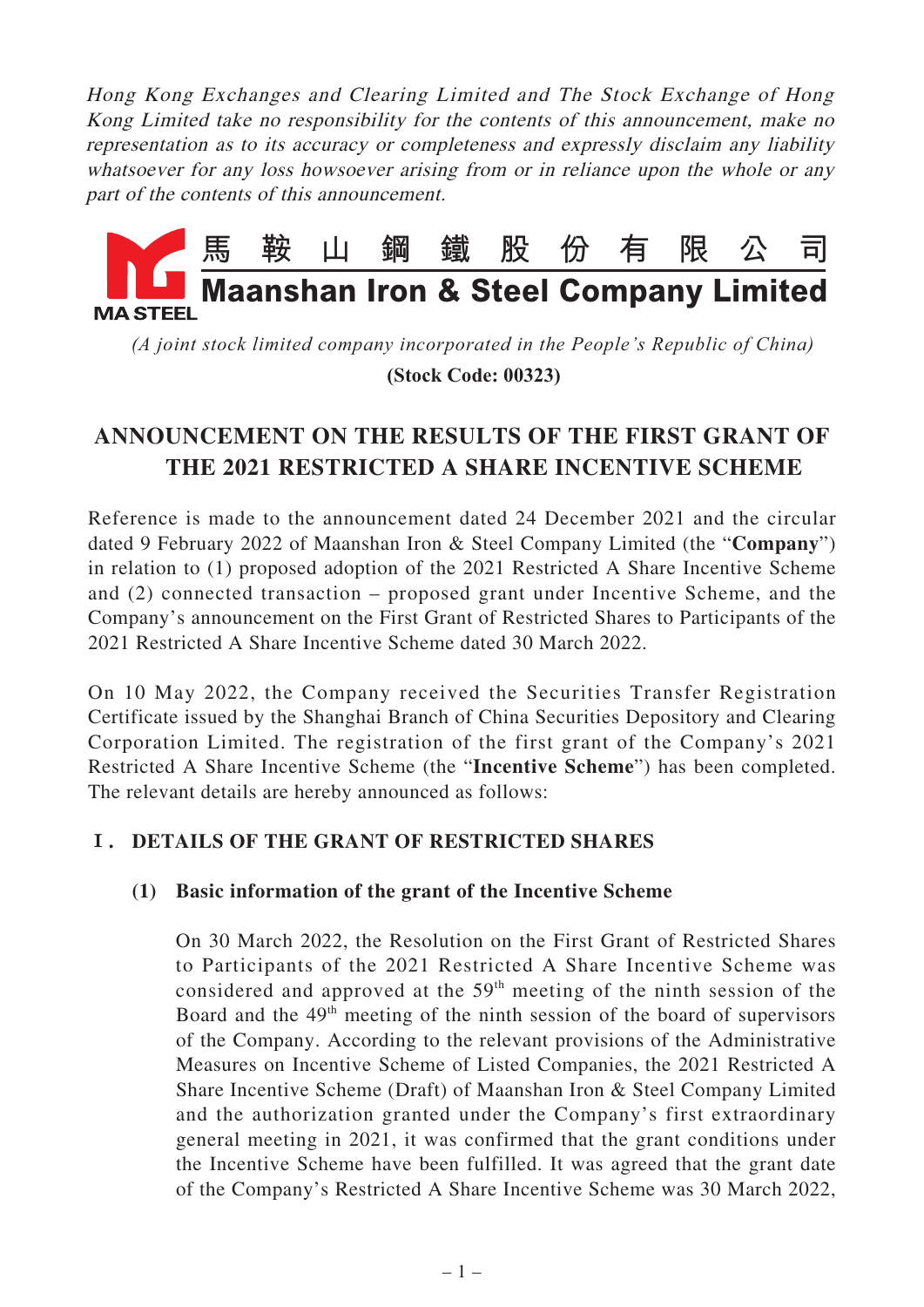and 75.93 million restricted shares will be granted to 262 participants at RMB2.29/share. The board of supervisors of the Company again reviewed the list of participants and expressed a concurring verification opinion. The independent directors expressed independent opinions of consent on the above resolutions. Dentons Beijing (Nanjing) Law Offices issued the Legal Opinion of Beijing Dentons Beijing (Nanjing) Law Offices on matters related to the First Grant of the 2021 Restricted A Share Incentive Scheme of Maanshan Iron & Steel Company Limited, whereas Shanghai Realize Investment Consulting Co., Ltd. issued the Financial Adviser's Report of Shanghai Realize Investment Consulting Co., Ltd. on the grant under the 2021 Restricted A Share Incentive Scheme of Maanshan Iron & Steel Company Limited.

Considering that 2 participants are no longer involved in the Incentive Scheme, the Company reduced the number of grants, and the final grant registration of the Incentive Scheme is as follows:

- 1. Date of grant: 30 March 2022
- 2. Number of grant: 75.05 million shares
- 3. Number of participants being granted: 260
- 4. Grant price: RMB2.29 per share
- 5. Source of shares: the ordinary A shares of the Company to be directly issued to the participants by the Company
- 6. Explanation of the difference between the actual number of shares granted and the proposed number of shares to be granted: During the grant process, two participants ceased to participate in the Incentive Scheme due to change of duties or other personal reasons and waived the subscription of a total of 880,000 shares, and therefore, the actual participants of shares granted was changed from 262 to 260 and the actual number of restricted shares granted was changed to 75.05 million shares. The number of 850,000 reserved restricted shares remained unchanged.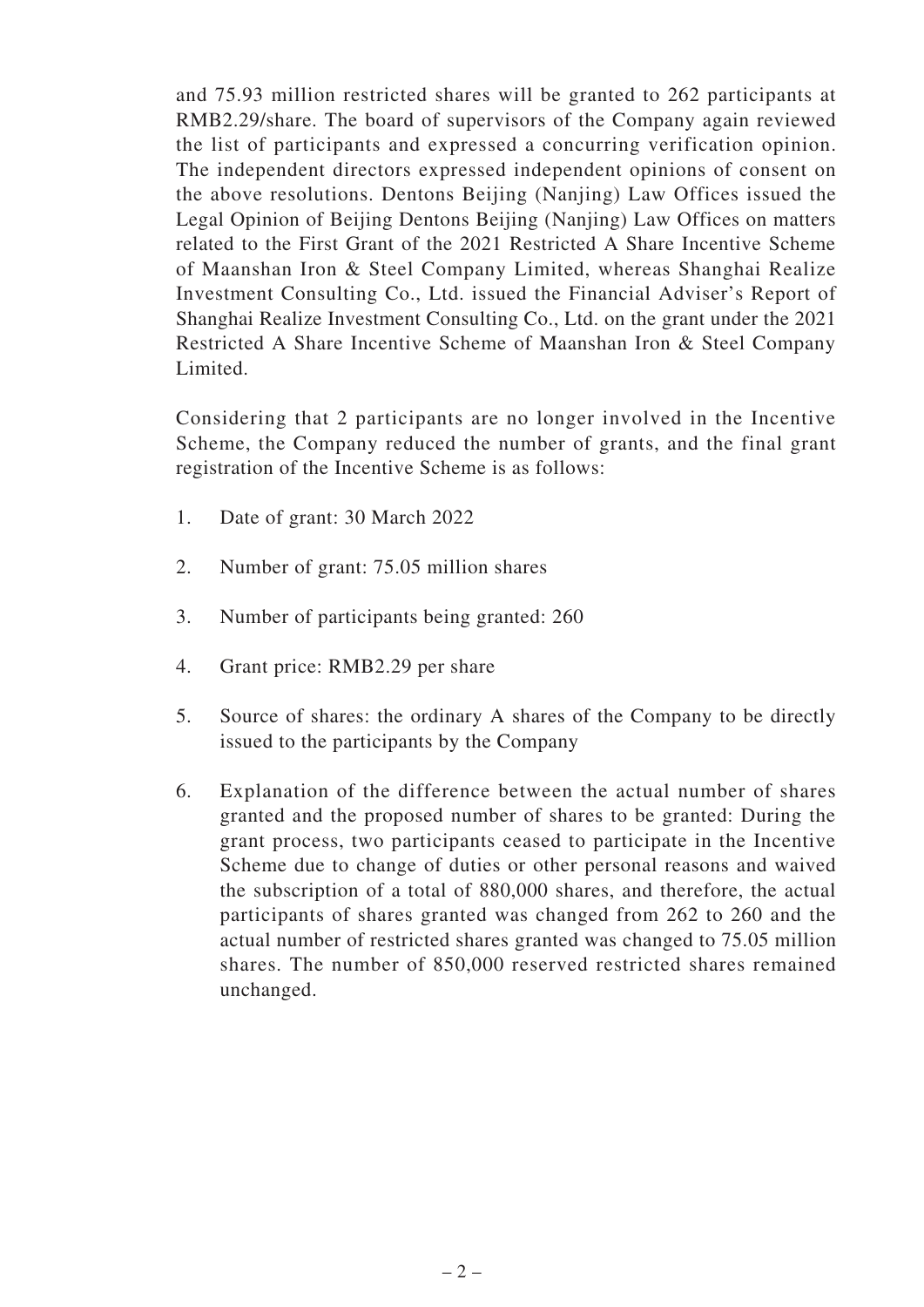### **(2) List of Participants and Details of Grant:**

A total of 260 participants are involved in the grant of the restricted shares, details of which are as follows:

| <b>Name</b>                        | <b>Position</b>                      | <b>Number</b><br>$(0'000 \text{ shares})$ | Percentage<br>granted of total granted | Percentage<br>of total share<br>capital |
|------------------------------------|--------------------------------------|-------------------------------------------|----------------------------------------|-----------------------------------------|
| Ding Yi                            | Chairman of the Board                | 85                                        | 1.12%                                  | 0.011%                                  |
| Mao Zhanhong                       | Deputy general manager               | 60                                        | $0.79\%$                               | 0.008%                                  |
| Ren Tianbao                        | Deputy general manager               | 60                                        | 0.79%                                  | 0.008%                                  |
| Fu Ming                            | Deputy general manager               | 60                                        | 0.79%                                  | 0.008%                                  |
| Zhang Maohan                       | Deputy general manager               | 60                                        | 0.79%                                  | 0.008%                                  |
| He Hongyun                         | Secretary to the Board               | 28                                        | $0.37\%$                               | $0.004\%$                               |
|                                    | Other core management, technical and |                                           |                                        |                                         |
| skilled personnel (254 persons)    |                                      | 7,152                                     | 94.23%                                 | 0.929%                                  |
| Total of First Grant (260 persons) |                                      | 7,505                                     | 98.88                                  | 0.975%                                  |
| Reserved                           |                                      | 85                                        | 1.12%                                  | 0.011%                                  |
| <b>Total</b>                       |                                      | 7,590                                     | $100.00\%$                             | $0.986\%$                               |

(The above percentages are rounded. Any difference in mantissa between the sum of partial sums and the items is due to rounding)

# **II. VALIDITY PERIOD, LOCK-UP PERIOD AND UNLOCKING ARRANGEMENT OF THE INCENTIVE SCHEME**

#### **(1) The validity period of the Incentive Scheme**

The validity period of the Incentive Scheme shall be for no longer than 72 months, starting from the day on which the restricted shares are granted until the day on which all the restricted shares are unlocked or repurchased and canceled.

#### **(2) The lock-up period of the Incentive Scheme**

The lock-up period of the restricted shares shall be 24 months, 36 months and 48 months from the date of registration. The restricted shares shall be subject to selling restrictions, and shall not be transferred, pledged or used for repayment of debt during the lock-up period.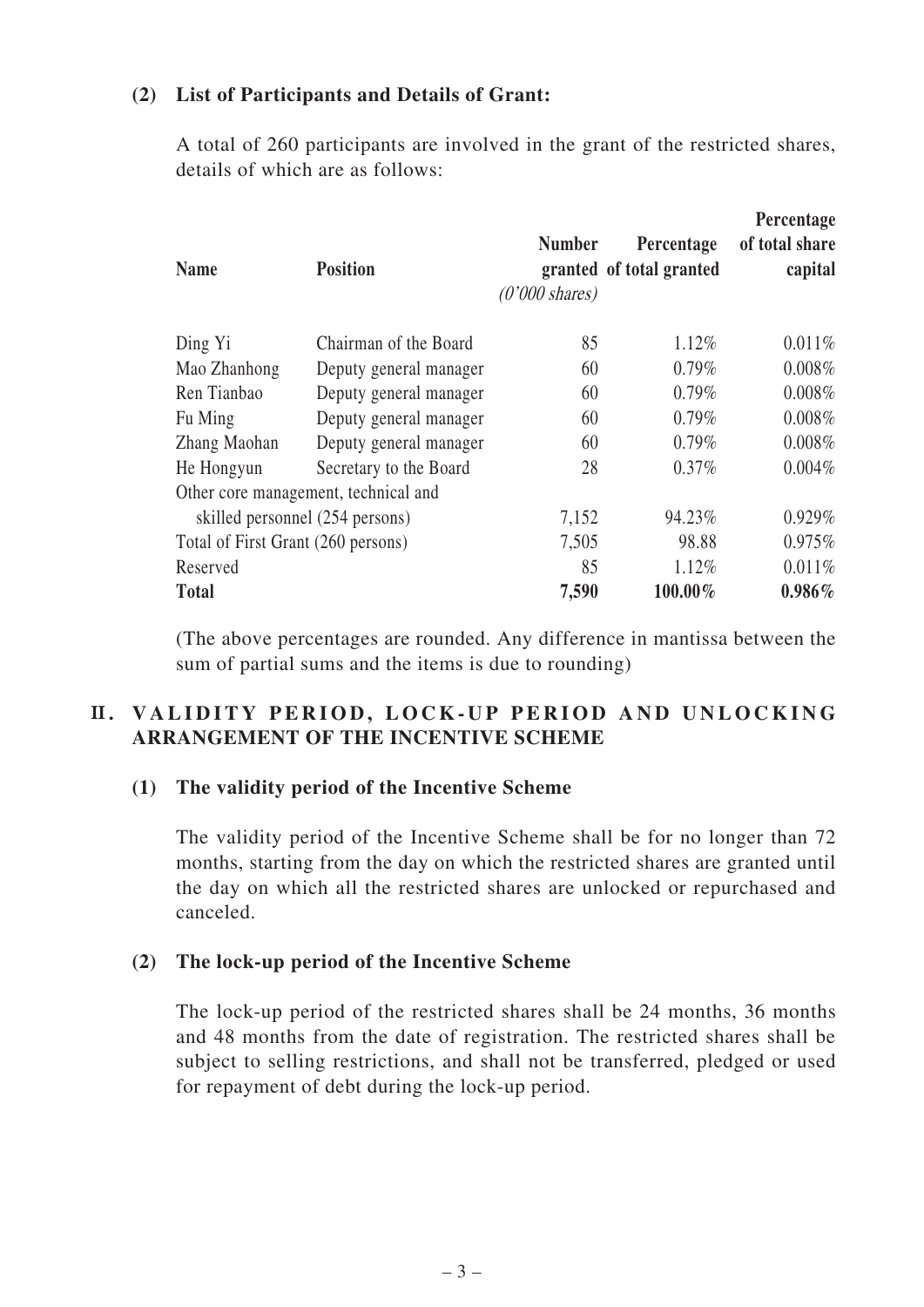#### **(3) The unlocking arrangement of the Incentive Scheme**

| <b>Unlocking Period</b>          | <b>Description of the Unlocking Period</b>                                                                                                                                                                                                                                 | Percentage of the<br><b>Restricted Shares</b><br>to be unlocked<br>of total number<br>of the Restricted<br><b>Shares</b> granted |
|----------------------------------|----------------------------------------------------------------------------------------------------------------------------------------------------------------------------------------------------------------------------------------------------------------------------|----------------------------------------------------------------------------------------------------------------------------------|
| <b>First Unlocking</b><br>Period | Commencing from the first trading day after<br>expiry of the 24-month period from the date of<br>the registration of the grant is completed and<br>ending on the last trading day of the 36-month<br>period from the date of the registration of the<br>grant is completed | 33%                                                                                                                              |
| Second Unlocking<br>Period       | Commencing from the first trading day after<br>expiry of the 36-month period from the date of<br>the registration of the grant is completed and<br>ending on the last trading day of the 48-month<br>period from the date of the registration of the<br>grant is completed | 33%                                                                                                                              |
| Third Unlocking<br>Period        | Commencing from the first trading day after<br>expiry of the 48-month period from the date of<br>the registration of the grant is completed and<br>ending on the last trading day of the 60-month<br>period from the date of the registration of the<br>grant is completed | 34%                                                                                                                              |

#### **Ⅲ. CAPITAL VERIFICATION OF RESTRICTED SHARES SUBSCRIPTION FUNDS**

Ernst & Young Hua Ming LLP issued the Capital Verification Report of Maanshan Iron & Steel Company Limited (Ernst & Young Hua Ming (2022) Yanzi No. 60438514 L01) on 25 April 2022: as of 25 April 2022, the Company has received a total of RMB171,864,500.00 of capital contributions from 260 persons, among which RMB75,050,000.00 is included in the new additional registered capital and RMB96,814,500.00 is included in the capital reserve. The registered capital of the Company upon the change is RMB7,775,731,186.00.

#### **Ⅳ. DETAILS OF THE REGISTRATION OF RESTRICTED SHARES**

The total number of restricted shares granted for registration under the Incentive Scheme is 75.05 million. The Company has completed the registration formalities at the Shanghai Branch of China Securities Depository and Clearing Corporation Limited, and received the Securities Transfer Registration Certificate issued by the Shanghai Branch of China Securities Depository and Clearing Corporation Limited on 10 May 2022. The registration date is 9 May 2022.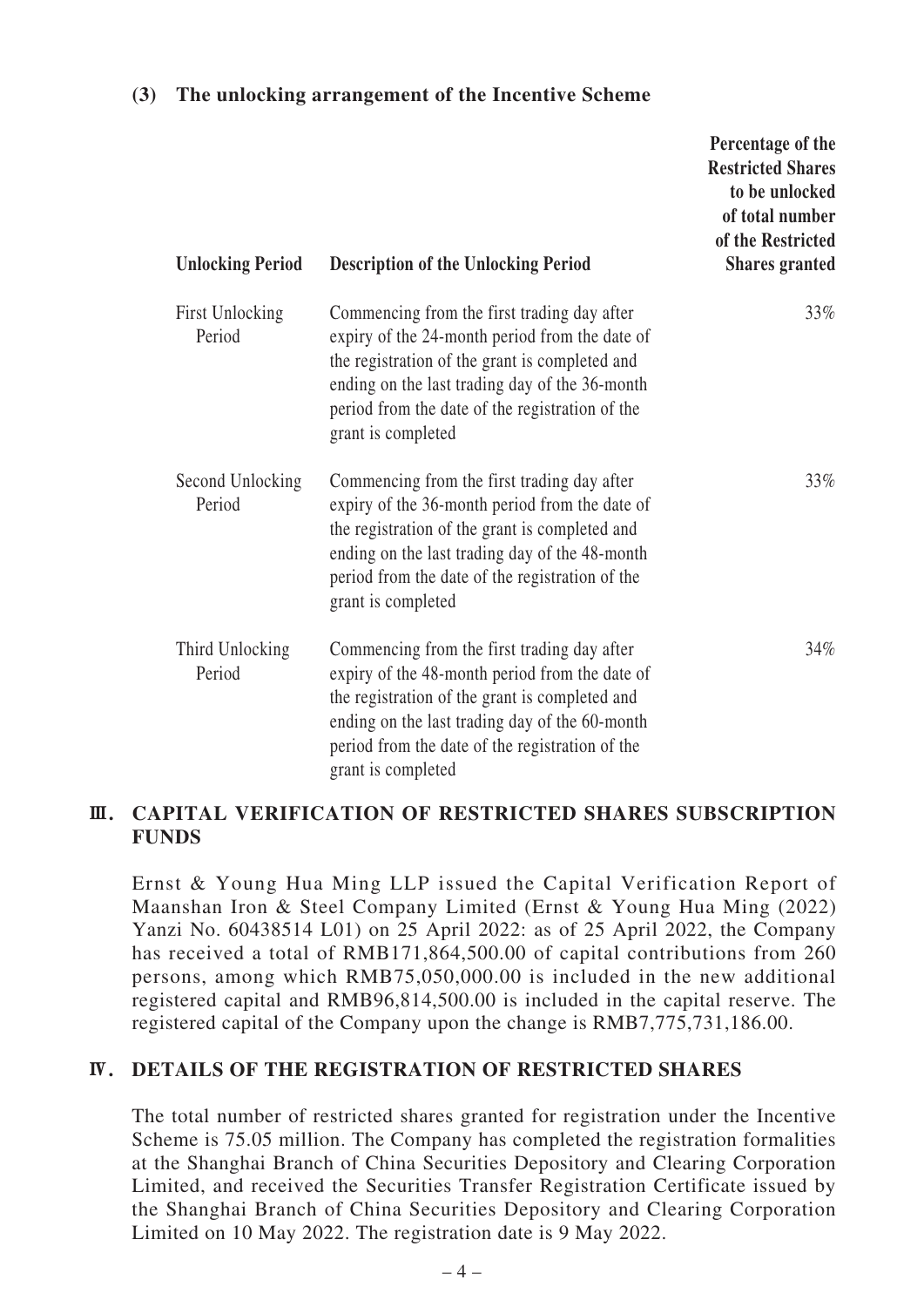# **Ⅴ. EFFECTS ON THE CONTROLLING SHAREHOLDER OF THE COMPANY BEFORE AND AFTER THE GRANT**

Upon completion of the registration of the grant for the Incentive Scheme, the total share capital of the Company increased from 7,700,681,186 shares to 7,775,731,186 shares. As at the latest practicable date, i.e. 10 May 2022, the shareholding percentage of Magang (Group) Holding Company Limited (hereinafter referred to as "**Magang Group**"), the direct controlling shareholder of the Company, decreased from 45.535% to 45.095%, and the shareholding percentage of Magang Group Investment Co., Ltd., a wholly-owned subsidiary of Magang Group, decreased from 2.055% to 2.036%; the shareholding percentage of Baosteel Hong Kong Investment Company Limited, a wholly-owned subsidiary of China Baowu Steel Group Corporation Limited (hereinafter referred to as "**China Baowu**"), the indirect controlling shareholder of the Company, decreased from 7.012% to 6.945%. Upon completion of the grant, the direct controlling shareholder of the Company remains to be Magang Group and the indirect controlling shareholder remains to be China Baowu, which will not result in any changes in the controlling shareholders and de facto controllers of the Company.

#### **Ⅵ. CHANGES IN THE SHAREHOLDING STRUCTURE**

Unit: share

| <b>Class</b>                                             | <b>Before the</b><br><b>Change</b> | <b>Change</b> | After the<br><b>Change</b> |
|----------------------------------------------------------|------------------------------------|---------------|----------------------------|
| Shares not subject to selling<br>restrictions (A Shares) | 5,967,751,186                      | $\theta$      | 5,967,751,186              |
| Shares subject to selling<br>restrictions (A Shares)     | $\theta$                           | 75,050,000    | 75,050,000                 |
| H Shares                                                 | 1,732,930,000                      | $\theta$      | 1,732,930,000              |
| Total                                                    | 7,700,681,186                      | 75,050,000    | 7,775,731,186              |

#### **Ⅶ. PLAN ON THE USE OF PROCEEDS**

The total amount of the proceeds under the Incentive Scheme is RMB171.8645 million, which will be used to replenish the working capital of the Company.